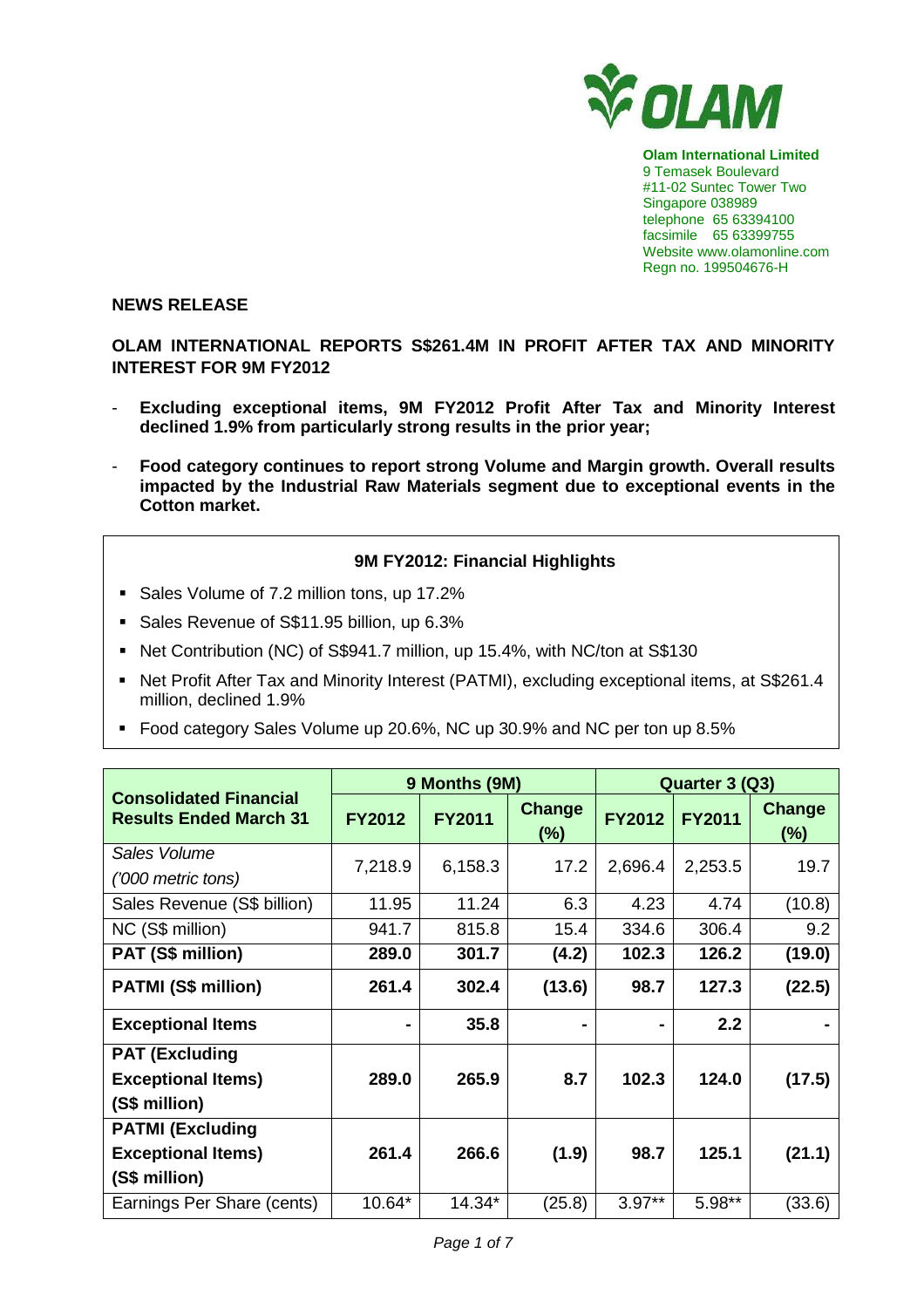

\* Based on weighted average number of shares of 2,442,323,758 for 9M FY2012 (compared to weighted average number of shares of 2,109,291,944 for 9M FY2011).

\*\* Based on weighted average number of shares of 2,442,409,869 for Q3 FY2012 (compared to weighted average number of shares of 2,129,112,659 for Q3 FY2011).

Singapore, May 15, 2012 – Olam International Limited ("Olam" or "the Group"), a leading global, integrated supply chain manager and processor of agricultural products and food ingredients, today reported Profit After Tax of S\$289.0 million for the nine months ended March 31, 2012 ("9M FY2012") compared to S\$301.7 million a year ago ("9M FY2011"). Profit After Tax and Minority Interest (PATMI) was S\$261.4 million for 9M FY2012 compared to S\$302.4 million in 9M FY2011. PATMI declined 13.6% as compared to the prior period, mainly due to exceptional items recorded in 9M FY2011. PATMI excluding exceptional items declined by 1.9% as compared to the prior period.

Olam's Group CEO, Sunny Verghese commented: "While many of our businesses continued to perform well, we are not entirely immune to the difficulties being experienced in many global markets. This is reflected in the results of some of our operating businesses which are more sensitive to these external events. As a result, the Group's 9M FY2012 performance has been a tale of two parts. The first part reflects the performance of the Food category which comprises three out of our five reporting segments and accounts for 78.4% of revenue. This category reported strong growth in both volumes and margins for the period. Sales Volume increased by 20.6% and NC increased by 30.9% in 9M FY2012 compared to 9M FY2011. NC per ton increased by 8.5% from S\$128 in 9M FY2011 to S\$139 in 9M FY2012."

"The second part reflects the performance of the Non-food category – the Industrial Raw Materials (IRM) and the Commodity Financial Services (CFS) segments. The IRM segment continued to be impacted during the third quarter of FY2012 ("Q3 FY2012"), following on its weak performance in the first half of this year ("H1 FY2012"), primarily as a result of the exceptional events that occurred in the Cotton markets during H1 FY2012. The CFS segment found very few arbitrage and relative value trading opportunities during this period and was therefore in a risk-off mode for much of this period, resulting in a smaller contribution. It should be noted that the prior year reflected very strong growth in positive operating results across all segments, particularly the Industrial Raw Materials segment. This year we have consolidated and improved on these gains in many areas despite the performance in IRM and CFS segments. The events relating to the IRM and CFS segments are seen as cyclical rather than structural in nature. We therefore remain positive about the long term earnings potential in these segments and for the Group as a whole."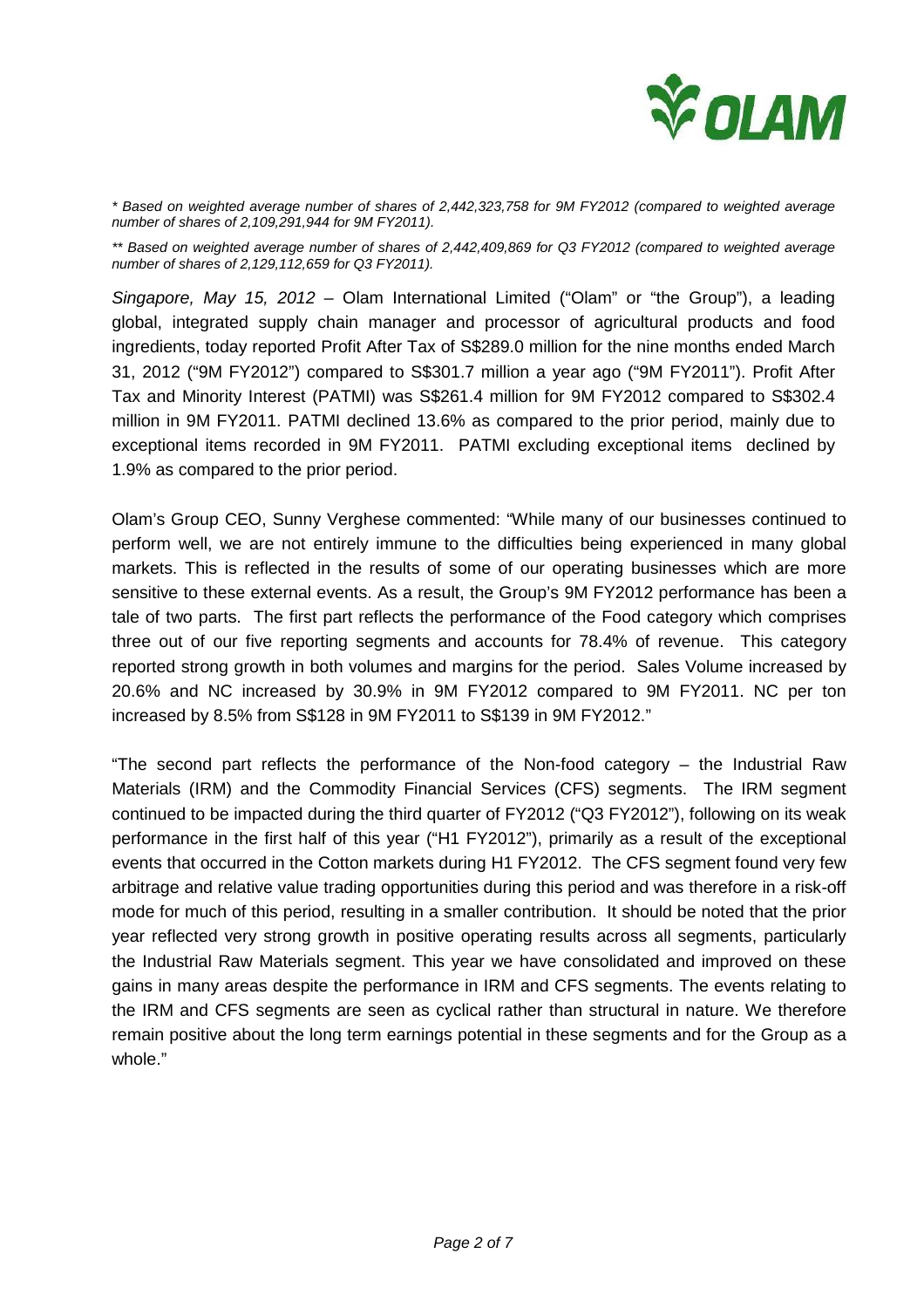

## **Group Financial Review**

During 9M FY2012, Sales Volume grew 17.2% to 7.2 million metric tons while Sales Revenue increased 6.3% to S\$11.95 billion. NC grew 15.4% to S\$941.7 million as Sales Volume rose. NC per ton was marginally lower at S\$130 compared to S\$132 a year ago, dragged down by the lower NC from the Non-food category.

Sales Volume in Q3 FY2012 increased 19.7% to 2.7 million metric tons. Sales Revenue declined 10.8% during the period as a result of lower commodity prices across most products. NC growth was 9.2%, moderated by the lower contribution from the Non-food category during the quarter. For the same reason per ton margin fell from S\$136 to S\$124.

| <b>Edible Nuts, Spices</b> |               | 9 Months (9M) |               | Quarter 3 (Q3) |               |                      |
|----------------------------|---------------|---------------|---------------|----------------|---------------|----------------------|
| & Beans                    | <b>FY2012</b> | <b>FY2011</b> | Change<br>(%) | <b>FY2012</b>  | <b>FY2011</b> | <b>Change</b><br>(%) |
| Sales Volume               | 1,034.4       | 904.4         | 14.4          | 393.7          | 343.7         | 14.5                 |
| ('000 metric tons)         |               |               |               |                |               |                      |
| Sales Revenue              | 1,714.8       | 1,686.7       | 1.7           | 571.3          | 671.9         | (15.0)               |
| (S\$ million)              |               |               |               |                |               |                      |
| NC (S\$ million)           | 264.1         | 192.8         | 37.0          | 111.7          | 81.0          | 37.9                 |
| NC Per Ton (S\$)           | 255           | 213           | 19.8          | 284            | 236           | 20.3                 |

#### **Segmental Review**

The **Edible Nuts, Spices & Beans** segment grew Sales Volume by 14.4% and NC by 37.0% during 9M FY2012. In Q3 FY2012, Sales Volume increased 14.5% and NC rose 37.9%. Per ton margin growth was strong during the quarter and nine months, contributed in part by expansion in peanut farming in Argentina and integration of VKL into the Spices & Vegetable Ingredients business.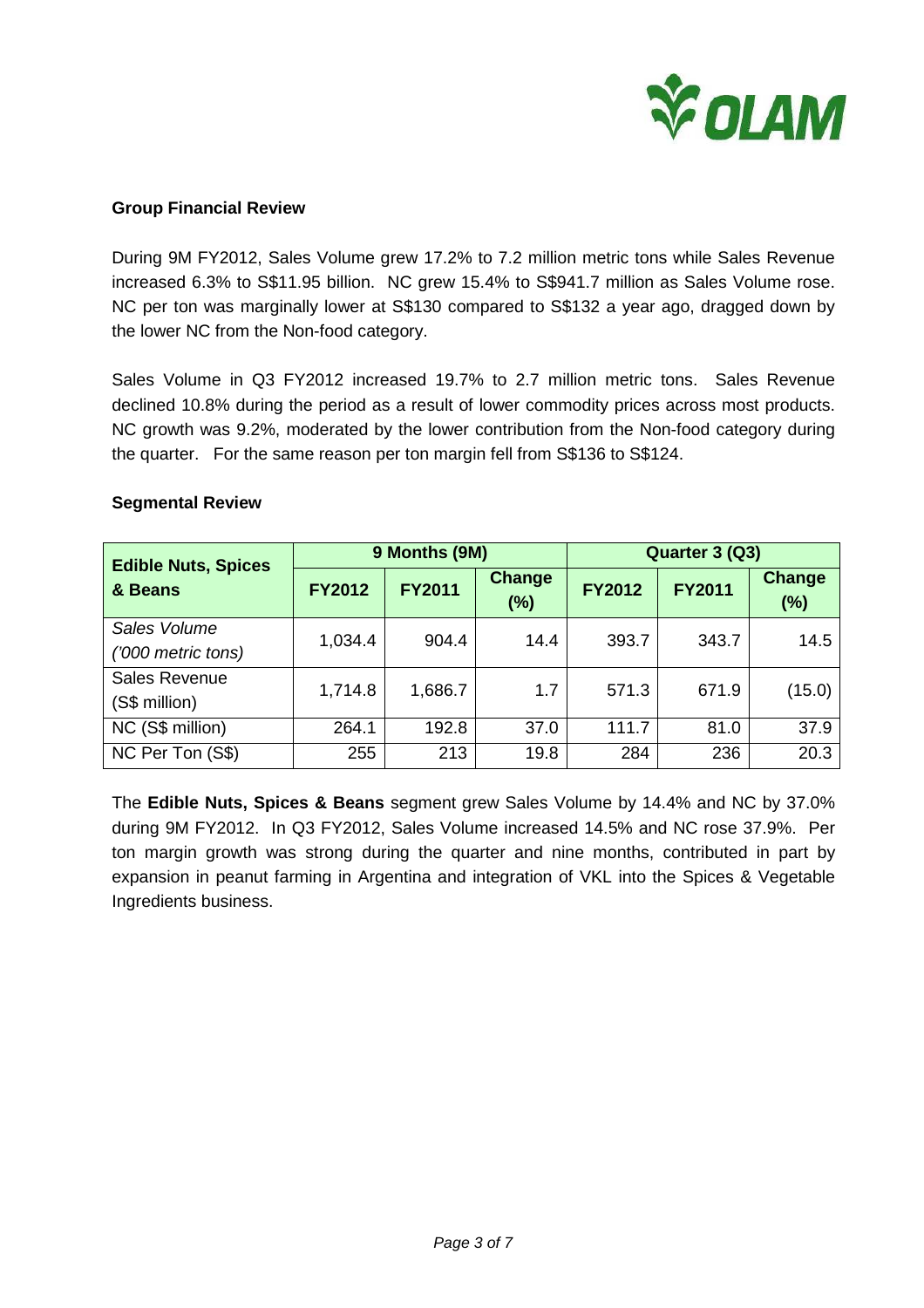

| <b>Confectionery &amp;</b>            | 9 Months (9M) |               |                         | Quarter 3 (Q3) |               |                      |
|---------------------------------------|---------------|---------------|-------------------------|----------------|---------------|----------------------|
| <b>Beverage</b><br><b>Ingredients</b> | <b>FY2012</b> | <b>FY2011</b> | <b>Change</b><br>$(\%)$ | <b>FY2012</b>  | <b>FY2011</b> | <b>Change</b><br>(%) |
| Sales Volume                          | 1,266.5       | 1,155.5       | 9.6                     | 536.7          | 509.8         | 5.3                  |
| (metric tons)                         |               |               |                         |                |               |                      |
| Sales Revenue                         | 4,597.1       | 4,729.1       | (2.8)                   | 1,716.4        | 2,308.8       | (25.7)               |
| (S\$ million)                         |               |               |                         |                |               |                      |
| NC (S\$ million)                      | 272.4         | 210.5         | 29.4                    | 109.1          | 87.3          | 25.0                 |
| NC Per Ton (S\$)                      | 215           | 182           | 18.1                    | 203            | 171           | 18.7                 |

The **Confectionery & Beverage Ingredients** segment registered creditable volume growth and strong NC growth even as prices of Cocoa and Coffee fell during the period under review. Both Cocoa and Coffee businesses performed well during 9M FY2012 and Q3 FY2012. The Government of Cote d'Ivoire has introduced significant changes which affect the Cocoa sector in the country. The Company continues to participate actively in Cote d'Ivoire under the revised Cocoa regime and has re-oriented its resources and capabilities to remain effective under the changed circumstances. The integration of Britannia Foods and consolidation of Solimar Foods provided additional sources of value. The Coffee business continued to grow with market share gains in most Robusta and Arabica origins and new Arabica origins in Mexico and Guatemala contributing during the period.

| <b>Food Staples &amp;</b> |               | 9 Months (9M) |                         | Quarter 3 (Q3) |               |                      |
|---------------------------|---------------|---------------|-------------------------|----------------|---------------|----------------------|
| <b>Packaged Foods</b>     | <b>FY2012</b> | <b>FY2011</b> | <b>Change</b><br>$(\%)$ | <b>FY2012</b>  | <b>FY2011</b> | <b>Change</b><br>(%) |
| Sales Volume              | 3,775.9       | 2,980.2       | 26.7                    | 1,385.4        | 990.7         | 39.8                 |
| ('000 metric tons)        |               |               |                         |                |               |                      |
| <b>Sales Revenue</b>      | 3,053.4       | 2,354.2       | 29.7                    | 1,090.9        | 729.5         | 49.5                 |
| (S\$ million)             |               |               |                         |                |               |                      |
| NC (S\$ million)          | 305.7         | 240.0         | 27.4                    | 80.2           | 68.1          | 17.7                 |
| NC Per Ton (S\$)          | 81            | 81            | ۰                       | 58             | 69            | (15.9)               |

Sales Volume and NC for the **Food Staples & Packaged Foods** segment rose 26.7% and 27.4% respectively in 9M FY2012. Q3 FY2012 recorded Sales Volume and NC growth at 39.8% and 17.7% respectively. The strong volume growth was led by Rice and Grains as these businesses focused on market share growth in Africa. Dairy and Sugar continued to face headwinds and challenging trading conditions during this period.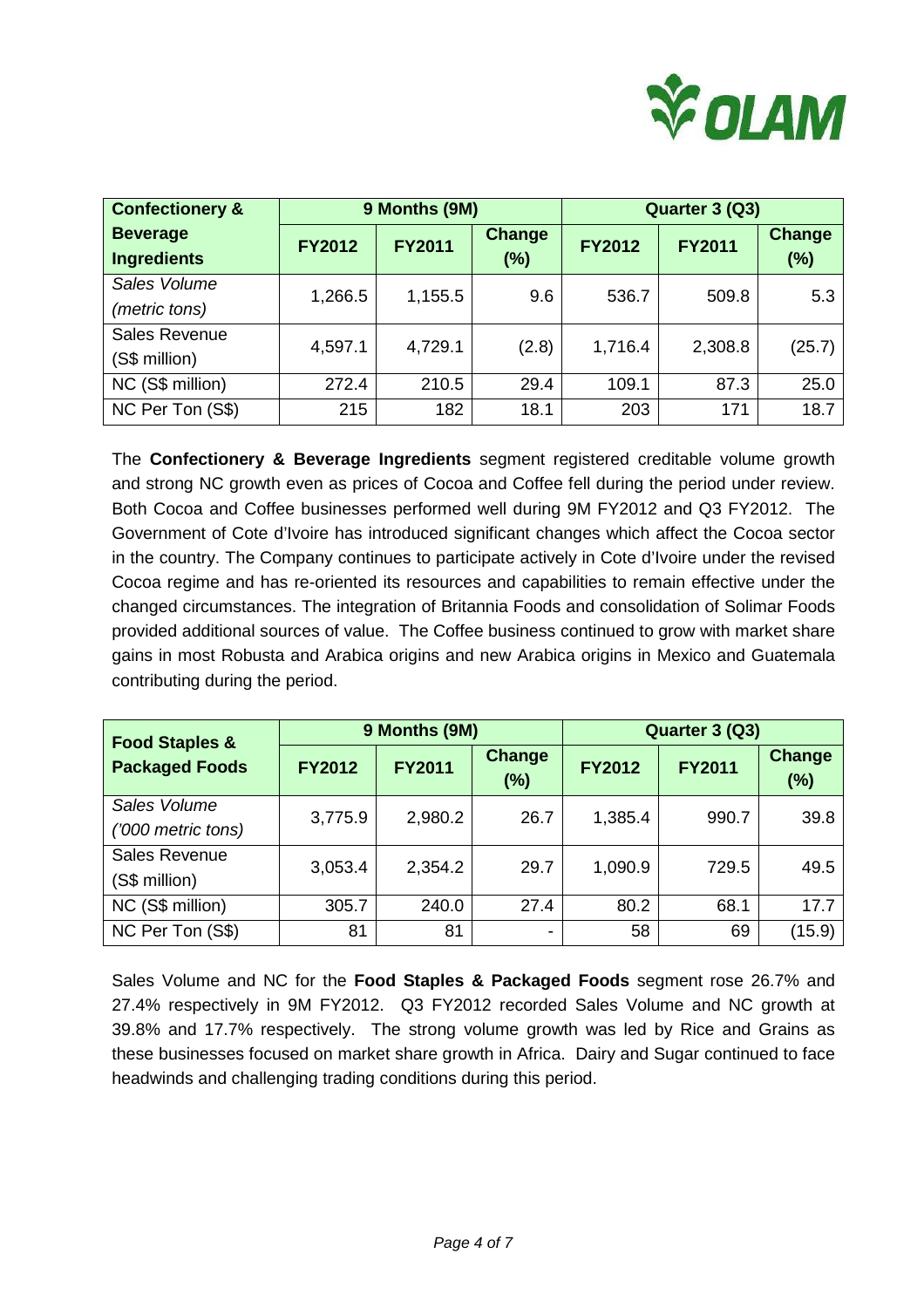

| <b>Industrial Raw</b> | 9 Months (9M) |               |                         | Quarter 3 (Q3) |               |                      |
|-----------------------|---------------|---------------|-------------------------|----------------|---------------|----------------------|
| <b>Materials</b>      | <b>FY2012</b> | <b>FY2011</b> | <b>Change</b><br>$(\%)$ | <b>FY2012</b>  | <b>FY2011</b> | <b>Change</b><br>(%) |
| Sales Volume          | 1,142.1       | 1,118.1       | 2.1                     | 380.6          | 409.2         | (7.0)                |
| ('000 metric tons)    |               |               |                         |                |               |                      |
| Sales Revenue         | 2,581.2       | 2,467.8       | 4.6                     | 852.3          | 1,033.5       | (17.5)               |
| (S\$ million)         |               |               |                         |                |               |                      |
| NC (S\$ million)      | 98.6          | 151.3         | (34.8)                  | 33.2           | 65.1          | (49.1)               |
| NC Per Ton (S\$)      | 86            | 135           | (36.2)                  | 87             | 159           | (45.3)               |

The **Industrial Raw Materials** segment recorded flat Sales Volume growth and a decline in NC and NC per ton of 34.8% and 36.2% respectively in 9M FY2012. In Q3 FY2012, volumes fell by 7.0% and NC by 49.1%. Margin per ton was reduced by 45.3% to S\$87. This result was mainly due to the underperformance of Cotton and Wood Products BUs. As explained in the H1 FY2012 review, due to exceptional events in the Cotton market in the second half of 2011, the Australian and US Cotton origination and marketing operations faced significant basis erosion with continued severe illiquidity in the markets during this period. Counterparty risks in certain markets also increased during Q3 FY2012. The Cotton team did very well in managing the risks arising out of these exceptional market events, as well as minimising the adverse financial impact. Wood Products BU was impacted by weaker demand and margin pressures in India, China and Europe. The rest of the businesses within this segment – Wool, Rubber and the Special Economic Zone project – performed favourably during 9M FY2012.

The **Commodity Financial Services (CFS)** registered NC of S\$0.8 million in 9M FY2012 compared to S\$21.1 million in 9M FY201. The segment contributed S\$0.4 million in NC in Q3 FY2012 as against S\$4.9 million in the previous corresponding period. This was mainly due to the lack of relative value and arbitrage trading opportunities, resulting in the business adopting a risk-off mode during this period.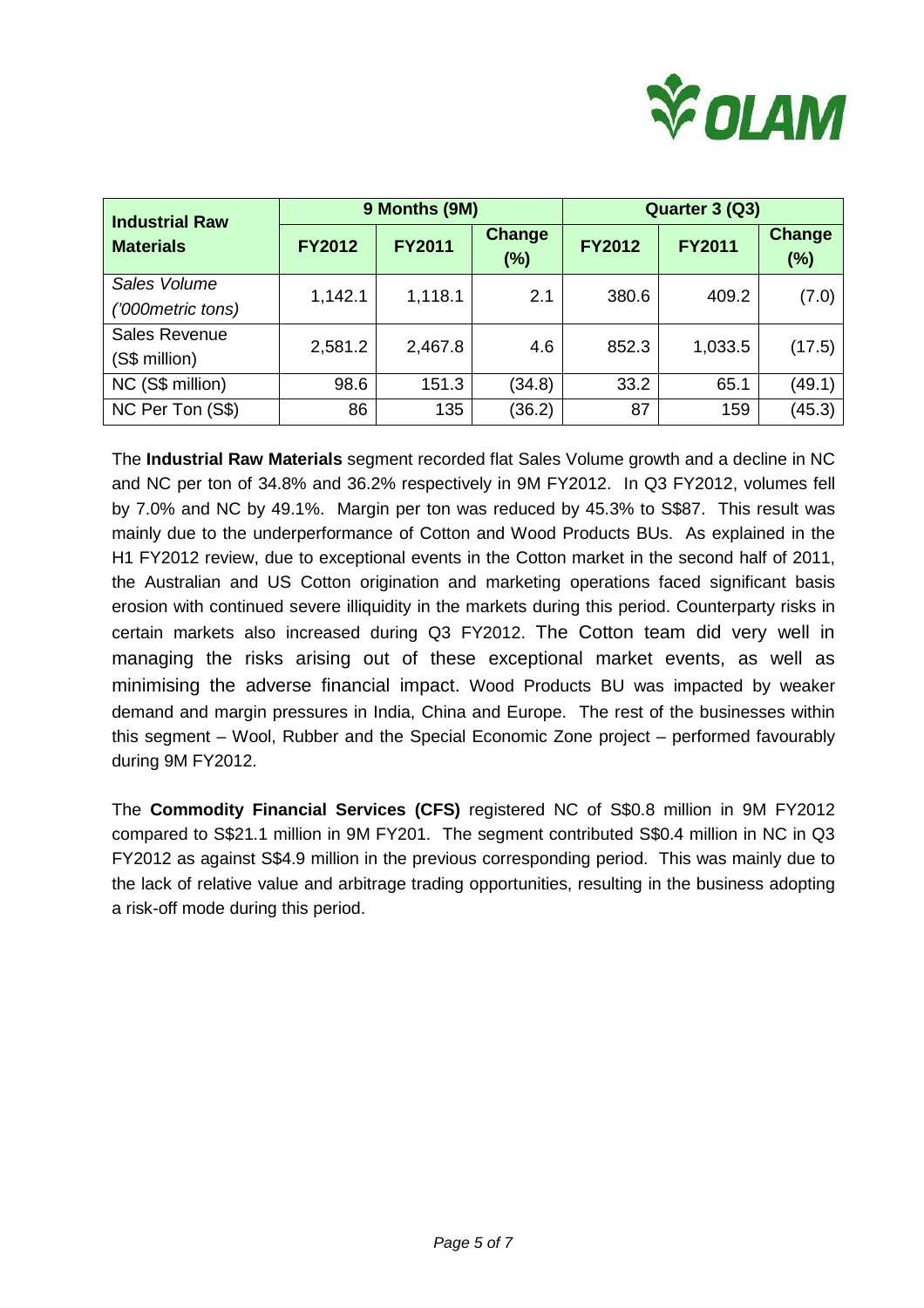

## **Outlook and Prospects**

The cyclical events in the Industrial Raw Materials and CFS segments are expected to continue to pose a drag to Olam's Q4 and full year earnings in FY2012. However, structurally, the Group remains positive about the long term fundamentals of the businesses and the growing earnings power of our company as it continues to prioritise capital projects, execute on strategy and pursue growth in intrinsic shareholder value.

. . . . .

# **Note**:

This release should be read and understood only in conjunction with the full text of Olam International Limited's 9M FY2012 and Q3 FY2012 Financial Statements lodged on SGXNET on May 15, 2012.